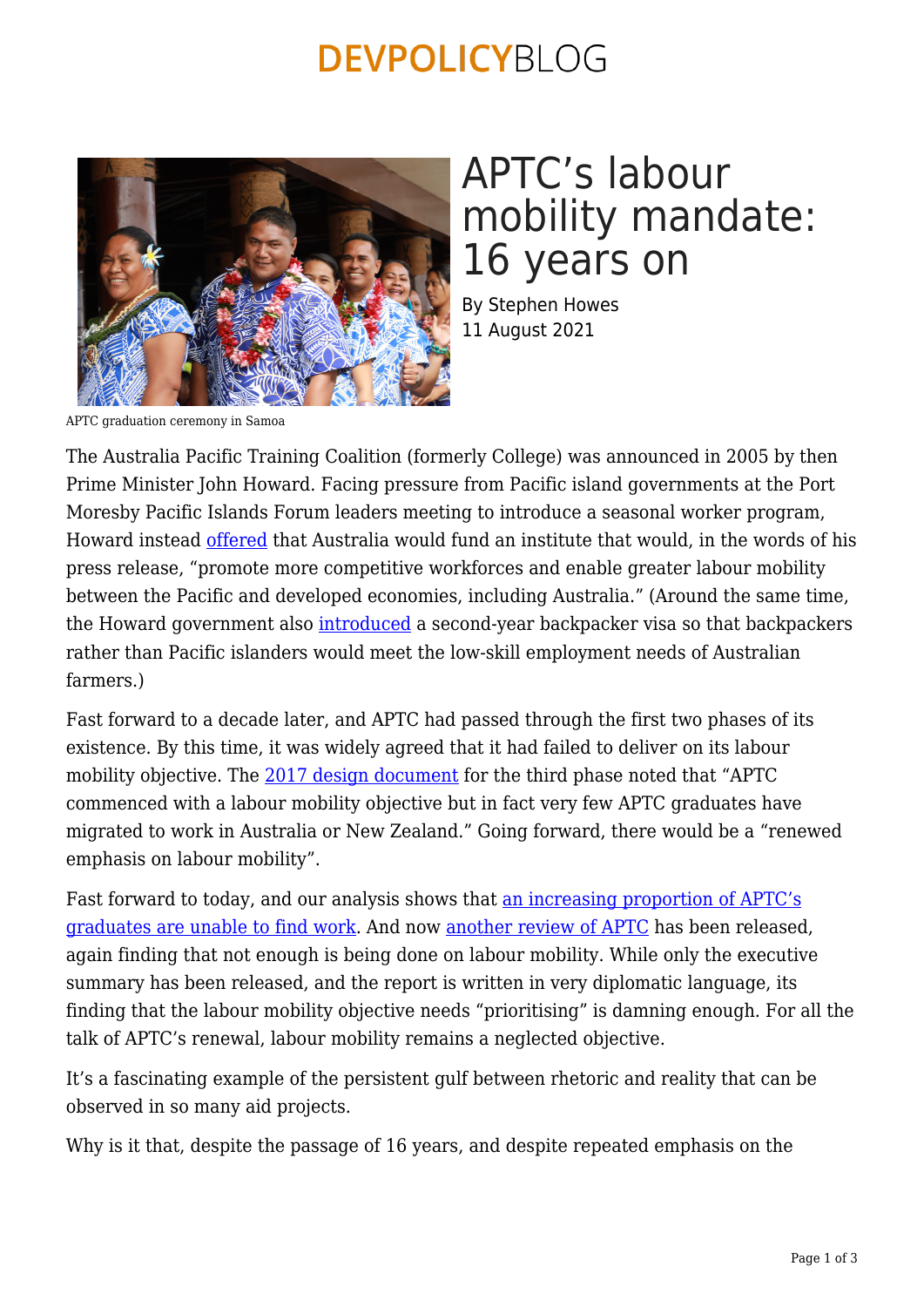## **DEVPOLICYBLOG**

importance of labour mobility, APTC has found it so hard to make progress in this area? There are in fact many reasons.

COVID-19 hasn't helped, but APTC had plenty of time before the onset of the pandemic to put its labour mobility objective into action.

When APTC commenced, the promotion of Pacific labour mobility wasn't a serious objective of the Australian government. That is no longer true, but in more recent times APTC has focused its labour mobility efforts on the Pacific Labour Scheme (PLS). The PLS is a priority for DFAT, but that scheme mainly supports the temporary migration of low-skilled Pacific workers to Australia (mostly in meat processing or agricultural jobs), so the role of APTC and its skills training in the PLS has never been clear.

Another reason for APTC's neglect of labour mobility is that it has been given so many other objectives, including in its newest phase. In Phase 3, APTC was also meant to embed itself in the Pacific TVET (technical and vocational education and training) system (hence the name change from College to Coalition) and move towards greater cost recovery. While laudable, these objectives have likely competed for attention with labour mobility.

Digging deeper, one of the biggest obstacles to APTC taking labour mobility seriously is its operational model – about half its students are attached to an employer. Clearly, such employers would be unhappy if APTC started to help its employees migrate. To get around this problem, APTC was meant to create an "away track" of unattached students, who could be targeted for migration opportunities, but the extent to which this has actually happened is unclear.

Then there is the nature of APTC itself. It is a training institute, run by Queensland TAFE. Finding work for its graduates, especially in another country, is far outside of its comfort zone.

The new review has a variety of suggestions – some good, some bad – for how APTC could take labour mobility more seriously. In the latter category, I would include the suggestion of training in agriculture – the last thing the participants in the Seasonal Worker Programme (SWP) need is a Certificate I or II in agriculture. Such an initiative would in no way increase SWP numbers, and thus would make no contribution to reducing youth unemployment as the review suggests it would. The recommended "preparedness" training is also of dubious value unless students already have firm migration plans to Australia.

A better suggestion is the one [Richard Curtain and I made recently,](https://devpolicy.org/helping-aptc-trades-graduates-to-migrate-to-australia-why-how-and-when-20210218-2/) and which the review endorses, to link APTC graduates with employers for recruitment under the Temporary